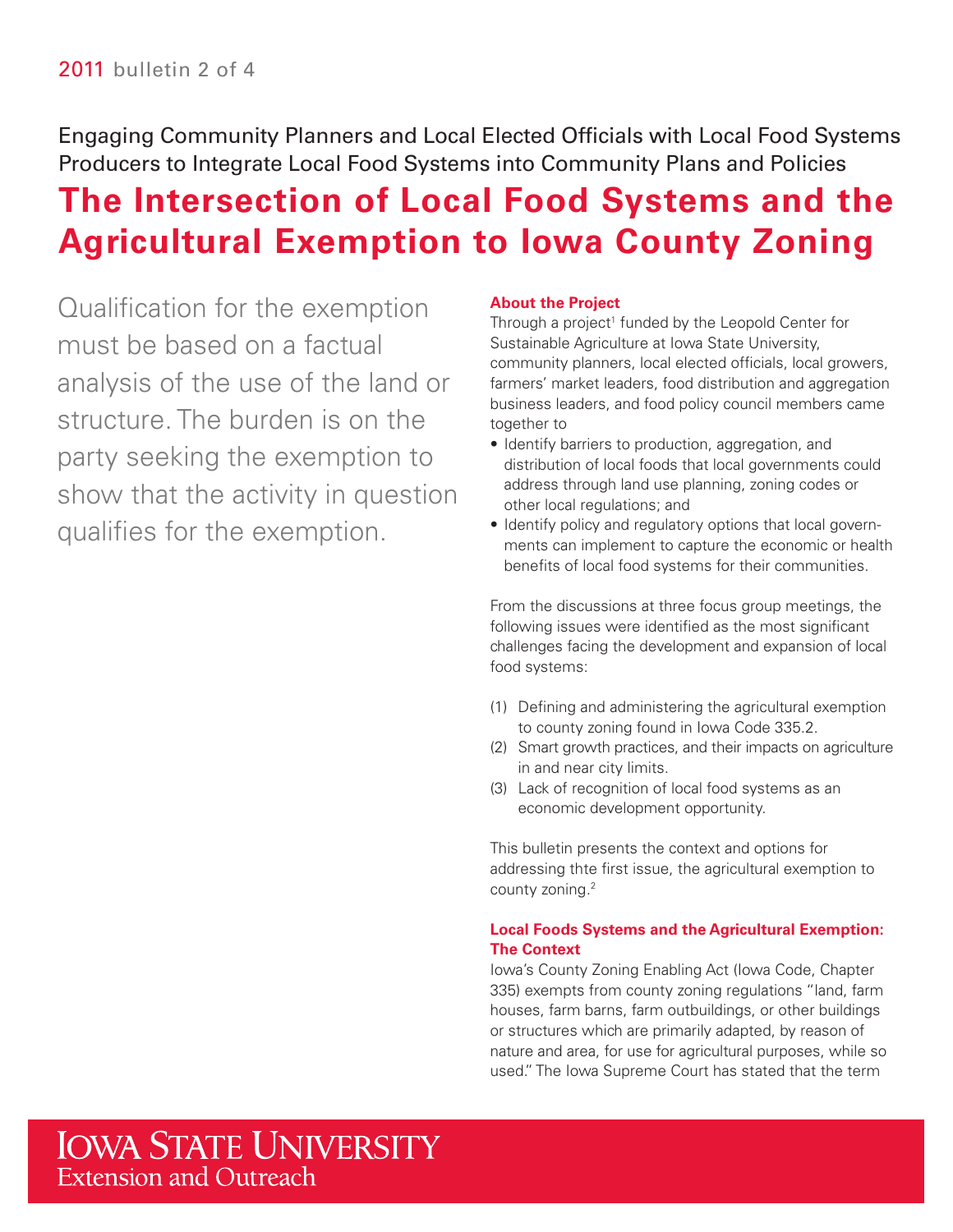purpose and functional aspect" of the buildings is of primary facilities operated by cooperatives. Conversely, lagoons "agriculture" means "the art or science of cultivating the ground, including harvesting of crops and rearing and management of livestock." The courts have struggled to provide solid, predictable criteria for determining when buildings and other structures are being used for "agricultural purposes." The Iowa courts have found that the "primary importance, so that a building "primarily adapted for agricultural use by reason of the nature of the structure" will be exempt from county zoning. The courts have found exempt livestock waste stations being used in connection with hog confinement facilities and off-site grain storage storing industrial wastewater for eventual sale and use for fertilizer have been found not to qualify for the exemption. Based on the "functional aspect" characterization, court cases have determined that the size of the operation and the entity running the operation (family farmer vs. corporate operation) are immaterial to the exemption. Qualification for the exemption must be based on a factual analysis of the use of the land or structure. An opinion issued by the Iowa Attorney General in 2001 suggests that the burden is on the party seeking the exemption (i.e., the producer) to show that the activity in question qualifes for the exemption.

 and wide-ranging processing activities at the point of harvest. issues presented by on-site processing, sales, and marketing provision for the agricultural exemption did not contemplate The court cases decided to date all have addressed historically "typical" cash-grain or livestock agricultural activities and structures (grain bins, egg-breaking facilities, on-site livestock wastewater lagoons, etc.); however, local market farms have different land use characteristics than these operations, and therefore raise different regulatory concerns. Local market farms often produce their products on smaller parcels of land and employ more complicated Moreover, the marketing and sales operations that take place on-site are different than what is customarily associated with the predominant types of agricultural operations found across Iowa. Is a harvest festival hosted by a local producer an agricultural activity eligible for exemption from county zoning? A wine-tasting room? An event hall? Counties often struggle with the regulatory efforts such as event hosting. Regulation of the public space for producer-hosted events can appear to local producers as needless regulation that runs afoul of the agricultural exemption, while instituting some measure of regulatory control over these activities is, in the view of county officials, legal and necessary to protect public health and safety. When written in 1947, the state code local grower and market farms, nor has it evolved with them in mind. In short, both county officials and local producers are challenged by the uncertainty surrounding the agricultural exemption.

#### **Local Foods Systems and the Agricultural Exemption: Policy and Regulatory Considerations**

Local market farms differ from historically "traditional" agriculture in a number of characteristics:

- On-farm and value-added retail sales
- Vertical integration of food-chain operations on-site (production, processing, sales)
- Warehousing, processing, or sales that serve other farming operations in addition to those of the landowner
- Agritourism and event-related marketing (corn mazes, festivals, hayrides, wedding hosting, etc.)

 variety of reasons. Courts in Ohio and Pennsylvania, for tures of every state's legislation, varying interpretations that the agricultural exemption operates with fair regulatory Other states have wrestled with defining "agriculture" and "agricultural purposes" for these types of uses for a example, have addressed whether recreational hayrides qualify as "agricultural activities," with different results (Ohio, no; Pennsylvania, yes). Because of the unique feaof similar terms by courts across the states, and the lack of helpful guidance contained in Iowa court cases decided to date, predicting how an Iowa court may apply the current exemption to any of these characteristics is not a productive exercise. Rather, county officials and local producers should engage in collaborative efforts to see boundaries that promote agricultural activities while simultaneously protecting public health, safety, and welfare.

 legislators, and other interested parties could be assembled A task force of city and county elected officials, planners, local food growers, public health professionals, state to make recommendations to the state legislature on ways to revise the agricultural exemption language in the Iowa Code to be conducive to local market farms and provide a greater degree of uniformity in its application across the state. The task force could look to other states for terminology and interpretations thereof conducive to local market farming operations. Such a task force could provide constructive suggestions for legislative amendments, then work through the Iowa State Association of Counties, the Iowa Farm Bureau, and other associations and interest groups to bring the issue to the legislature.

Absent any activity to change state law, local county officials about the current interpretation of the agricultural exemption and producers could convene to collaboratively develop broad guidelines that are consistent with what is known and other relevant provisions of state law (such as those addressing animal slaughtering and the application of state building codes), but at the same time act as "standards" for addressing situations for which state law has not provided sufficient quidance. These standards would be designed to address the common characteristics of local market farms prevalent in their particular county.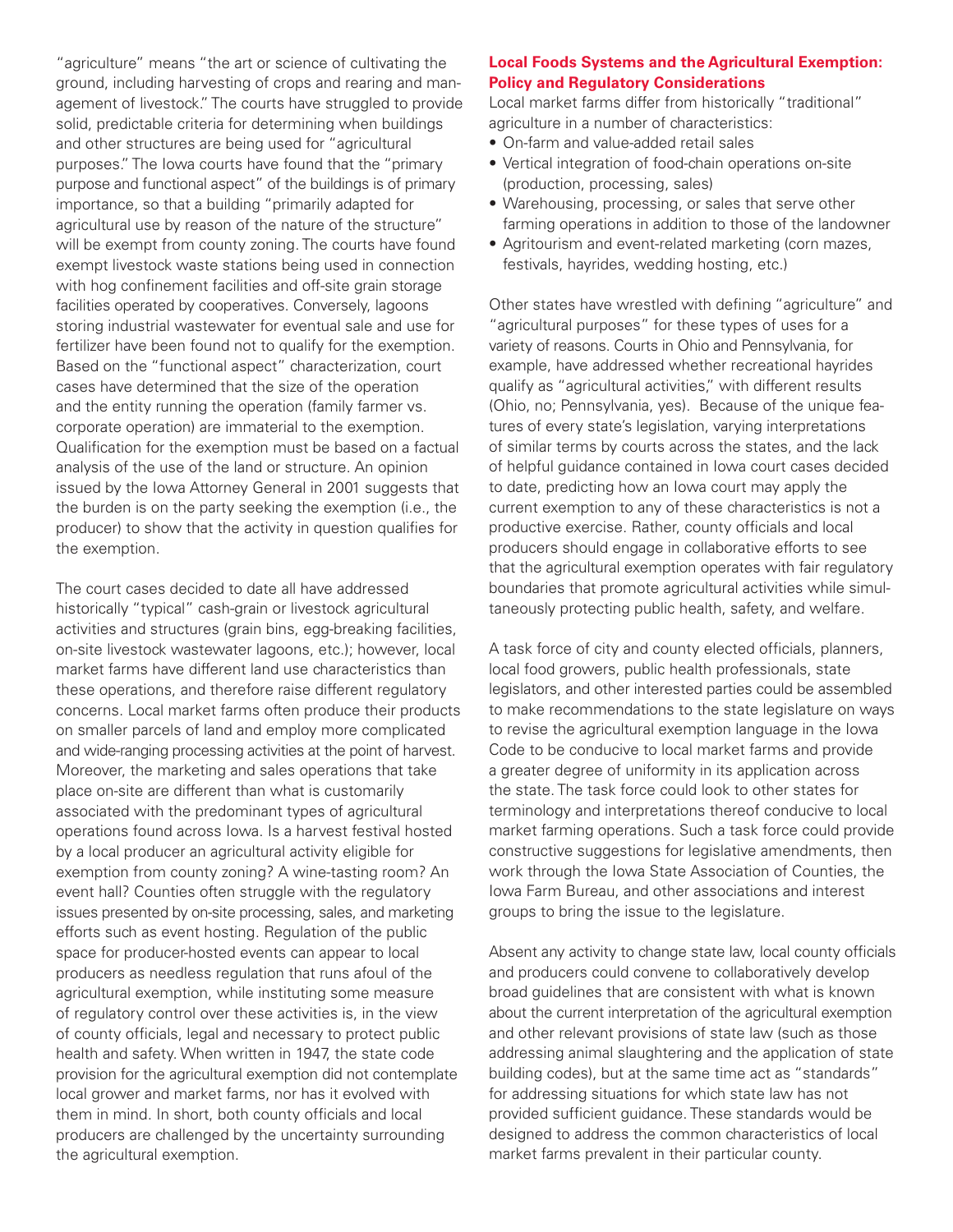permission or grant waivers. Producers appreciate having desired by all parties. Due to the array of business models Such standards would inform local implementation by zoning administrators and provide a framework for local producers as they develop business plans. In the focus group meetings held for this project, county zoning administrators and producers both expressed a desire for a regulatory approach that minimizes the need to ask a staff member who can serve as a "one-stop shop" to answer all the related regulatory questions. A set of agreed-upon standards would accomplish much of what is employed among local market farms and the learning curve on local food systems facing many zoning administrators, the development and maintenance of standards would need to be an ongoing process.

#### **Conclusion**

If left unaddressed, the question of how the agricultural exemption to county zoning is applied to local market farms remains a question resolved only through repeated litigation. In order to take advantage of the economic development opportunities offered by local market farms, counties and local producers must be prepared to approach the situation in a collaborative, flexible manner.

Clarification by the legislature of the agricultural exemption, with an eye toward its impact on small-scale farms would allow all of Iowa's 99 counties to more accurately and quickly respond to requests for small growers regarding permitting for on-site processing, sales, and marketing events. The participants in the focus group meetings exhibited an intimate familiarity with the challenges facing both sides. A task force of stakeholders, such as the focus group participants, would make a valuable contribution to discussions of legislative amendments to the agricultural exemption.

- <sup>1</sup> For further background on the project please see Bulletin 1, Introduction and Overview
- <sup>2</sup> The other issues are addressed in bulletins 3 and 4